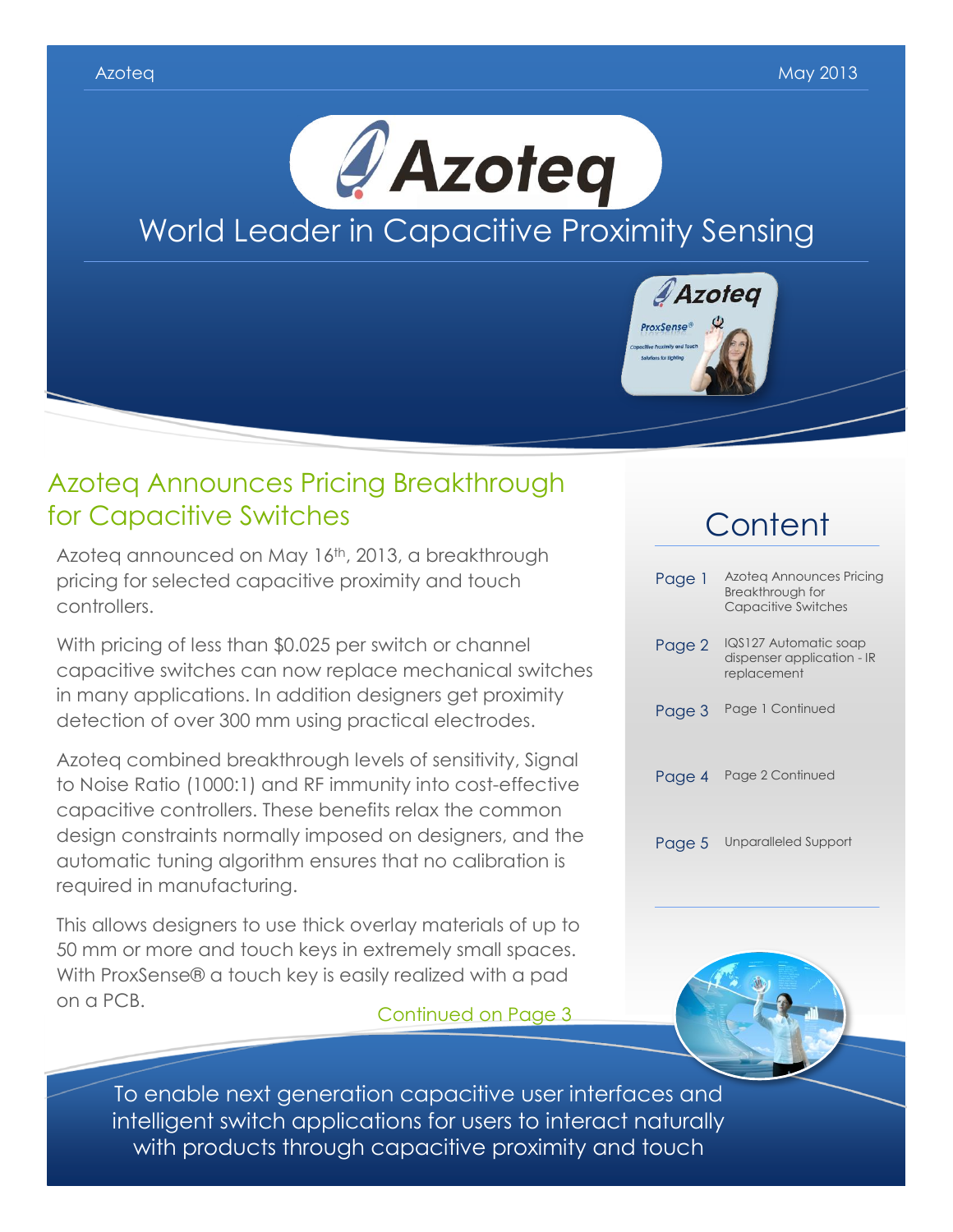# IQS127 Automatic soap dispenser application - IR replacement

In an application such as an automatic soap dispenser using an IR sensor, a capacitive solution can also be used. This article describes the IR sensor replacement with an IQS127 ProxSense™ capacitive sensor.

The IQS127 is a cost effective single channel touch and proximity sensor offered in a TSOT23-6 package.

#### **IQS127 ProxSense™ Sensor Integration**

The IQS127 is extremely easy to set up and integrate into new and existing applications by following a few simple steps:

- Set up the IQS127 for active high or active low operation on detection (default active low).
- Design and integrate an appropriate sense antenna. (See section 3.1)
- Interface the IQS127 to a microcontroller or other control circuit.

The IQS127 requires very few external components.

#### Continued on Page 4



**IQS127D** 

 $DC$  input

IR Sensor Replacement



Two types of IR proximity detection are commonly employed, low range "always ON" infrared detection and long range pulsed infrared detection. Both infrared sensor types usually interface with a microcontroller, and can easily be replaced by a single ProxSense™ capacitive sensor in the majority of applications.

As seen in the picture to the left, the IR detection circuitry is compared to the ProxSense™ circuit board. The IR circuitry is easily removed at the interface to the microcontroller, as the detection circuitry simply outputs a LOW or HIGH signal in the event of a positive detection.

#### $\tilde{z}$ 2 2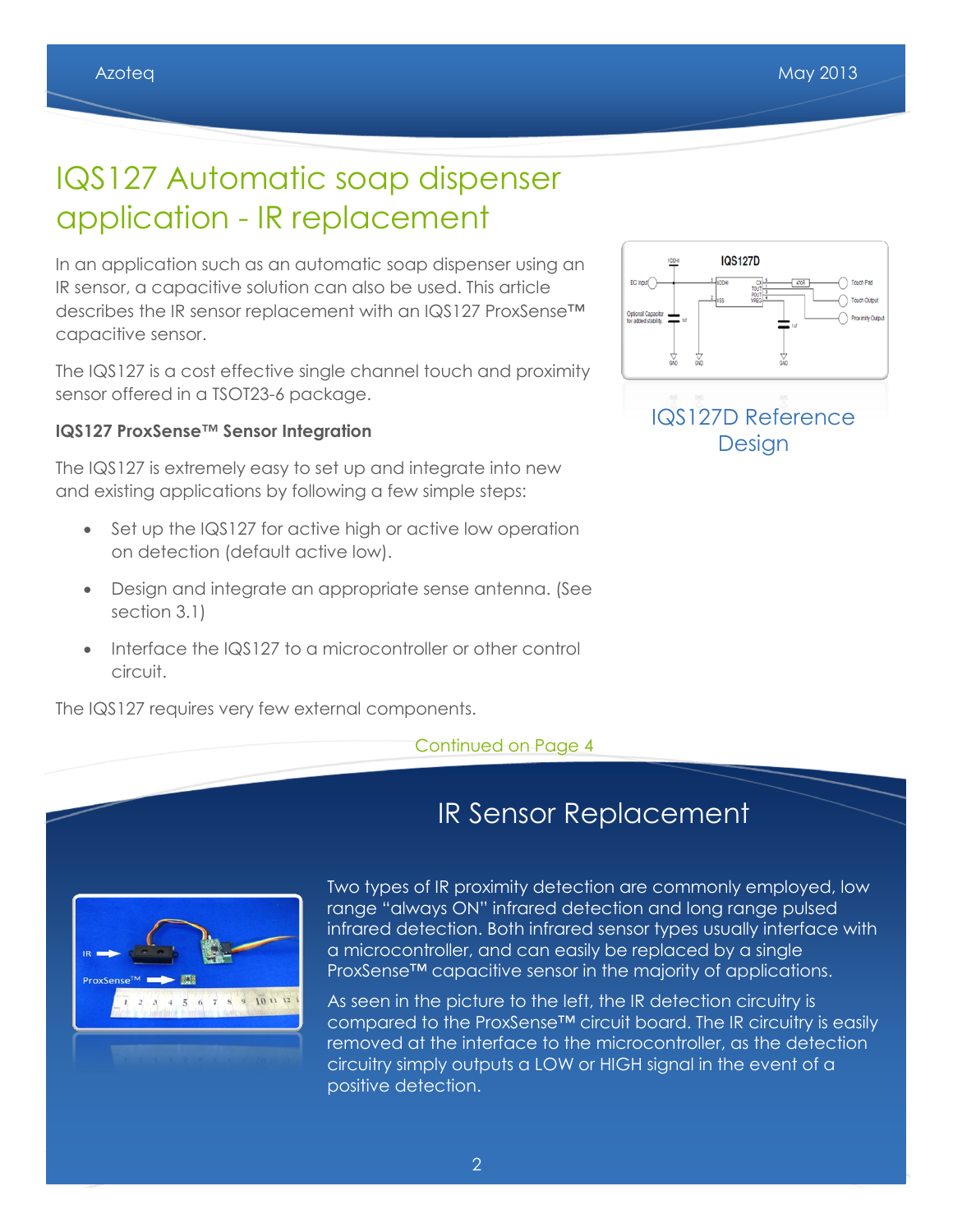## Page 1 Continued

Proximity detection is natively offered on all touch key controllers, opening up possibilities for more intuitive user interfaces. This includes such as wake-up from standby, pre-emptive menu selection and automatic backlight illumination.

ProxSense® was developed and patented from the ground up using novel analog design techniques for ultra-sensitive capacitive measurements. The result is a proximity and touch controller that can sense changes of 20 atto farads in projected capacitance mode and 200 atto farads in self-capacitance mode.

In contrast to common perception, Azoteq has proven that long range can reliably be achieved with projected capacitance. R&D in novel micro-electronic designs allows for this groundbreaking sensitivity whilst maintaining industry-leading ESD immunity and low current consumption.

"Azoteq's industry-leading sensitivity and robustness enable many new applications for proximity and touch. Azoteq now offers the lowest cost capacitive solutions to replace mechanical switches", said Frederick Bruwer, CEO of Azoteq.

Pricing:

| <b>Device</b> | Channels | Price @ 1M |
|---------------|----------|------------|
| <b>IQS127</b> |          | \$0.11     |
| IQS232        | 2        | \$0.16     |
| IQS213        | 3        | \$0.19     |
| <b>IQS243</b> | 3        | \$0.21     |
| <b>IQS259</b> | 9        | \$0.23     |
| IQS312        | 12       | \$0.29     |
| IQS316        | 16       | \$0.39     |

Price applies to firm orders of 1M+

Azoteq High Volume Terms and Conditions Apply.

Features:

- 1, 2, 3, 9, 12 and 16 channels
- Self- and projected capacitance modes
- Proximity and touch on each channel
- Distributed proximity channel formed by multiple keys
- On-chip hardware compensation for sensitivity-reducing objects
- I2C interface
- Automatic tuning to optimum sensitivity
- Supply voltage of 1.8V to 5.5V
- Multiple low-power modes
- Internal voltage regulator and reference capacitor
- Large proximity-detection range
- Automatic drift compensation
- Industrial temperature range
- TSOT6, MSOP10, QFN16, QFN20, QFN32 packages

#### Applications:

- Consumer electronics: televisions, Blu-Ray players, set-top boxes
- Computers and tablets

 $\mathcal{M}(\mathcal{M})$  is the upper standard applications of the upper standard standard standard standard standard standard standard standard standard standard standard standard standard standard standard standard standard stand

- White goods and appliances
- Office equipment

í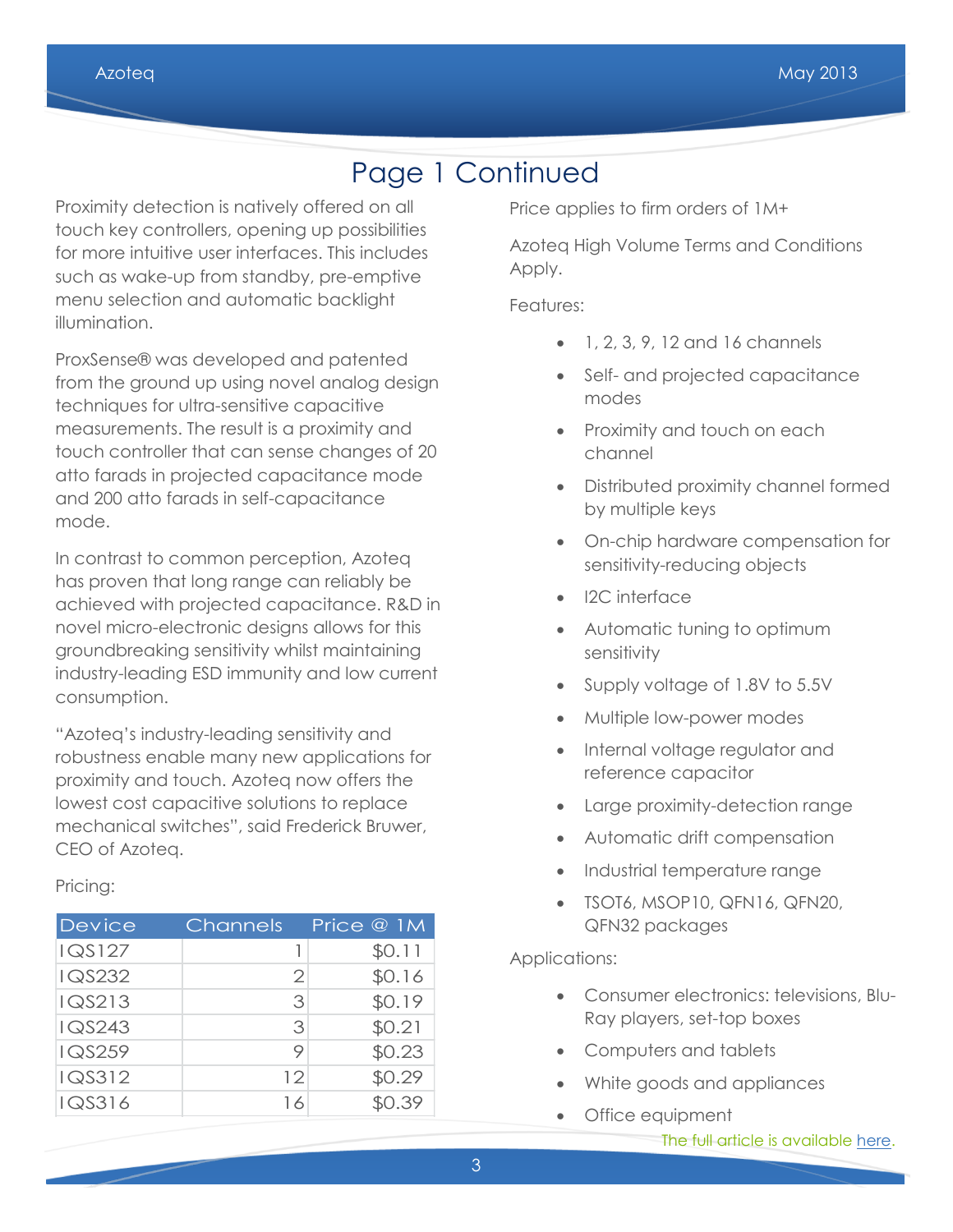### Page 2 Continued

#### **Integration of IQS127 and sense antenna**

Due to its small size the IQS127 is easily and rapidly integrated into the automatic soap dispenser. Figure 1 illustrates the integrated sense antenna inside the automatic soap dispenser, as well as the IQS127.

A passive ground plane can be used to shield areas where no proximity should be detected, in this case the lower sides or back of the soap dispenser, as can also be seen in figure 1.



Figure 1: Soap dispenser sense antenna and ground shield

Ground planes can be effectively used to achieve directionality and prevent unwanted detections at specific positions. From the figure, the lower left, right and rear sides of the soap dispenser are shielded with a ground plane to prevent proximity detection in these directions.

For more effective shielding ensure that the antenna sensing wire (CX) is not resting directly against these planes, but at least 5mm away.

#### **Interfacing the IQS127 to a microcontroller**

The IQS127 can be operated in active high or low modes depending on the desired application.

• Connect pin POUT of the IQS127 to any microcontroller input pin as usual, to signal proximity detection.



### Completed Automatic Soap Dispenser Unit

Information from this application note can help you create your own proximity activated product using capacitive sensing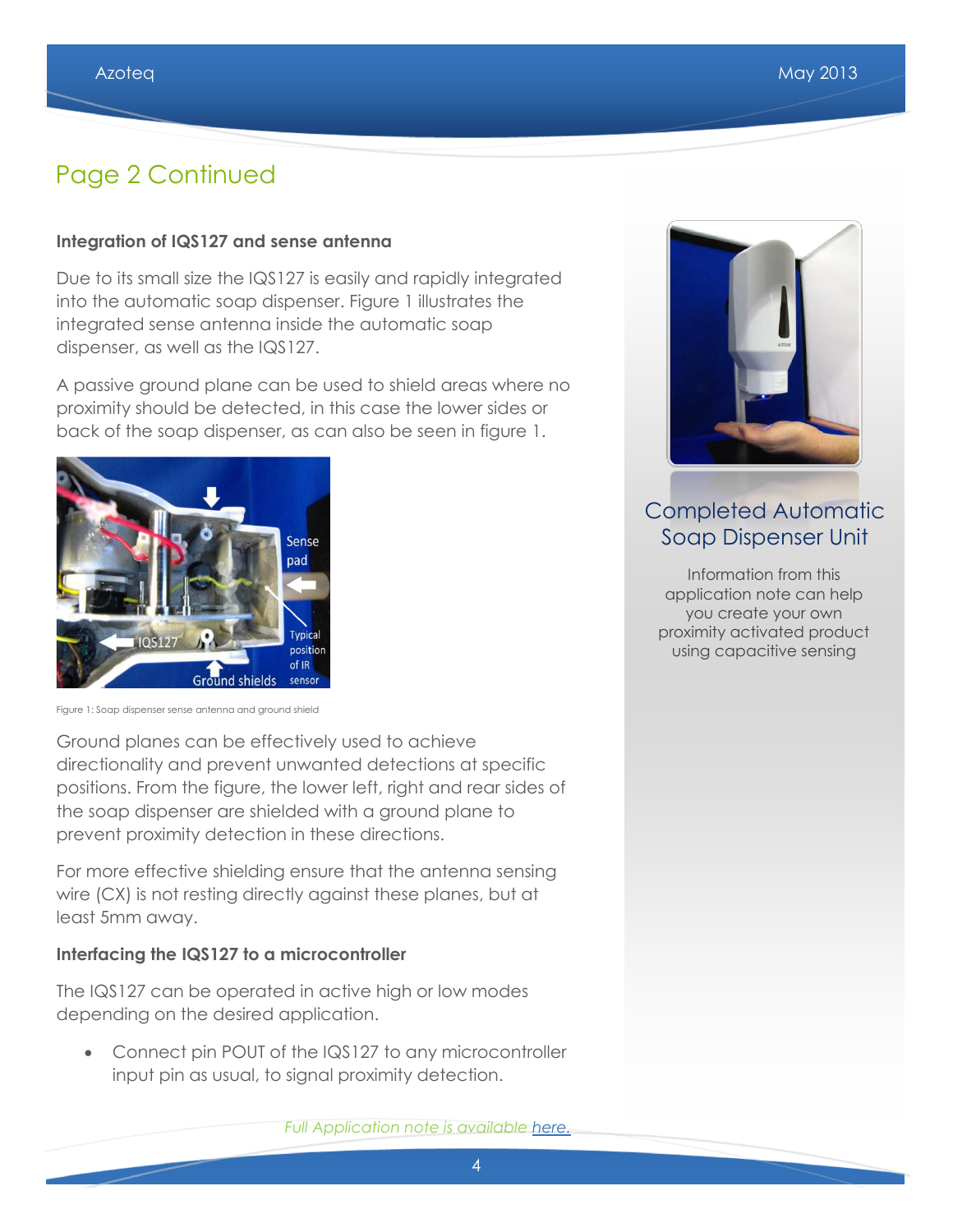# Unparalleled Support

Azoteq is committed to help your project succeed. We can help you through any part of your design. Through helping you pick out the right IC to providing a look over on your design.

Contact us for more information.



Our highly knowledgeable engineers are here to help you.

#### Sales

Azoteq International Jean Viljoen +27 21 863 0033 jean.viljoen@azoteq.com

Azoteq USA Kobus Marneweck +1 512 538 1995 kobusm@azoteq.com

Azoteq Asia Lina Yu +86 (138) 2696 0845 linayu@azoteq.com.cn

#### **Distributors**

**Worldwide** Mouser Electronics +1 800 346 6873

Sales@mouser.com

**Worldwide** Future Electronics +1 514 694 7710

**Taiwan** Holy Stone Enterprise Co. Ltd Terry Chiang +886 2 2659 6722 ext 302 terrychiang@holystone.com.tw

China **Infortech** Summer Yin +86 21 51087875 ext 355 summer\_yin@infortech.net.cn

#### South Korea **SPCorporation**

South East Asia Locus Marketing Pte. Ltd

Moon Pack

+82 16 729 6070 +82 2 3012 6070 Sam Liew +65 6299 7308 +65 6292 5848

mpack671@yahoo.co.kr samliew@locus.com.sg